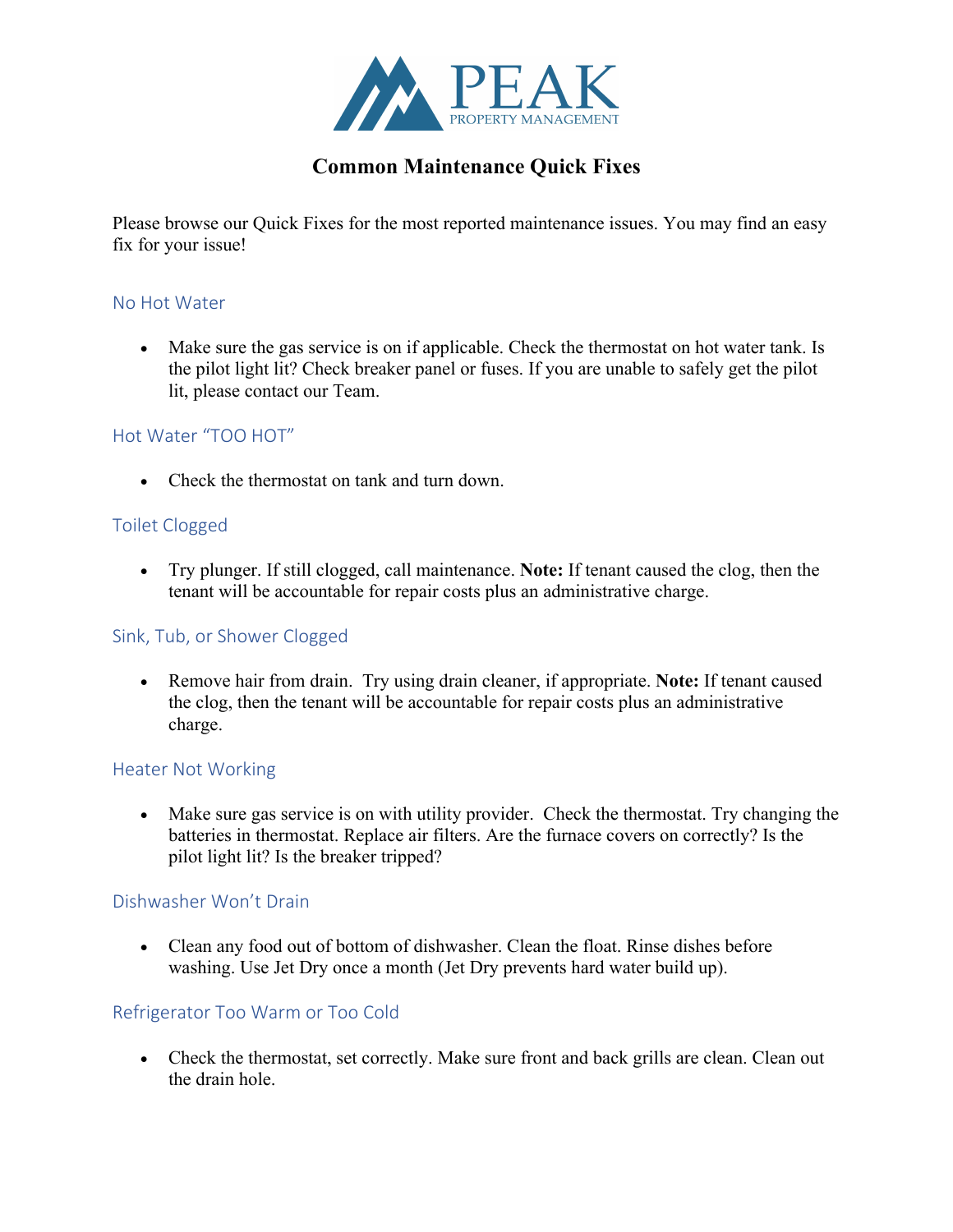

### Gas Fireplaces

- Make sure the emergency gas valve is turned on
- Check to be sure pilot light is lit
- If you are not able to safely get the pilot light lit, contact our Team and we will have an experienced vendor assist you.

## Fungal Growth Solutions

- Fungus can grow most anywhere that spores land and find moisture in a comfortable temperature.
- Mold, a type of fungal growth, is typically found indoors at levels that do not affect most healthy individuals.
- Almost every home gets some type of fungal growth the trick is to clean it up before it spreads.
- The most visible type of fungal growth is mildew, which begins as tiny black spots. This is the stuff you might see in grout lines in your shower, on damp window casings, etc.
- Check out this terrific site for more information on fungal growth and how to clean it up: www.treatitlikedirt.com

## 10 Things to Never Flush Down the Toilet!

- Floss not bio-degradable
- Grease, Oil & Fat these will decrease the flow of pipes over time
- Band-aids these are plastic and not bio-degradable
- Medications contaminates the water supply
- Disposable Wipes EVEN if they say you can, don't!
- Paper Towels these do not break down like toilet paper
- Feminine Hygiene Products including but not limited to cotton pads and swabs
- Cat Litter
- Condoms
- Hair

### How to Shut Off Water to Your Toilet in an Emergency

- Look for the valve which is located to the LEFT behind your toilet tank.
- Turn the knob to the RIGHT (clockwise) to close the valve and stop water flow.

### How to Shut Off Water Supply to a Sink Faucet

- Turn off water from the faucet if possible.
- Locate water lines below sink which lead to water valves.
- Turn water valves to the RIGHT (clockwise) to stop the water flow.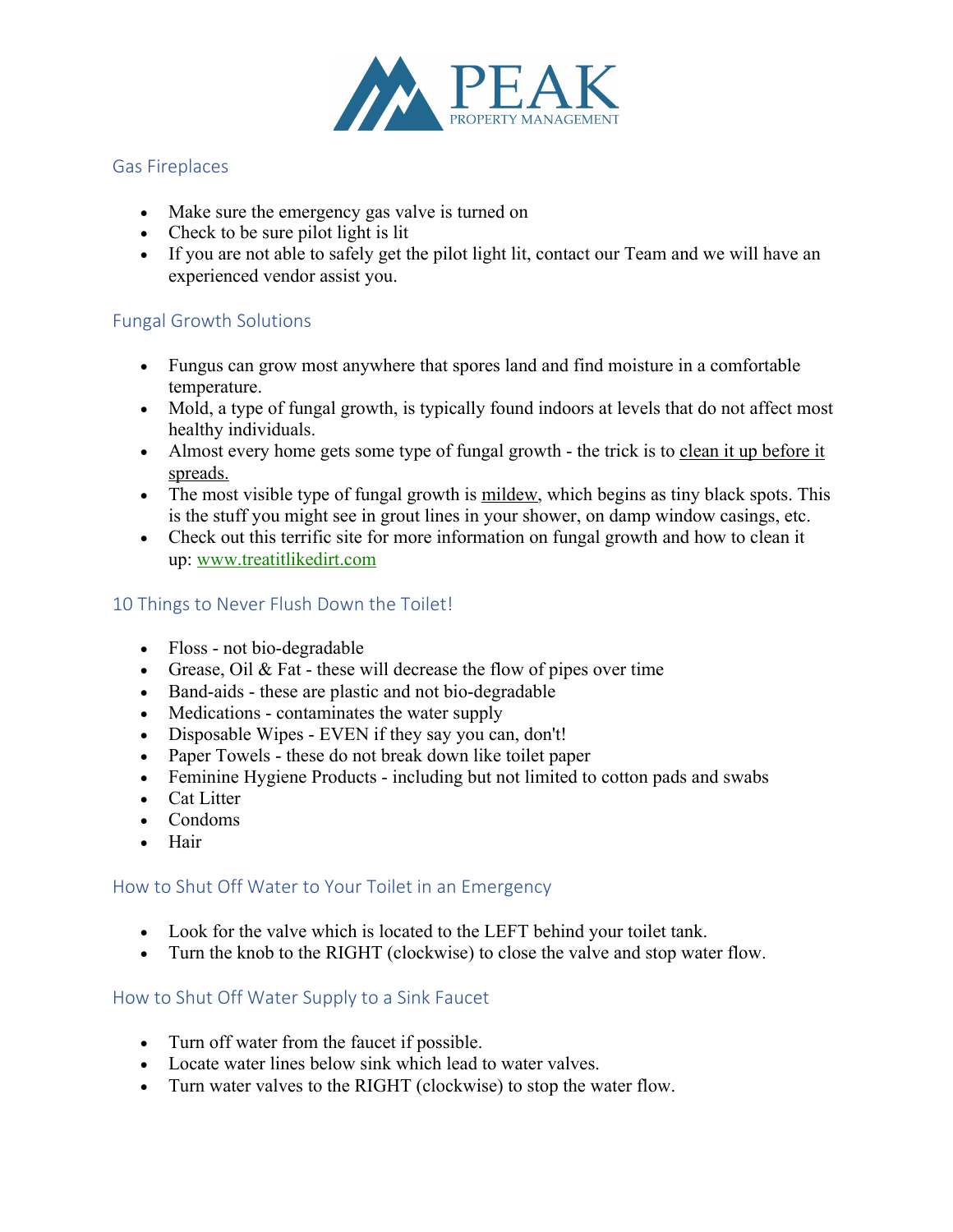

### How Fix Your Air Conditioner - Troubleshooting Tips

- Check the Filter!
- Check thermostat setting set Fan to "auto" set system to "cool"
- Check air handler/furnace you should hear it. If not, check to make sure it is plugged in and switched on.
- Check circuit breaker make sure it is not 'tripped'
- Check to be sure the drain line is not clogged.
- Check the fan unit outside is the fan spinning and clear of leaves and branches?

## Fixing a Garbage Disposal That Has Stopped Working

- Make sure the power is OFF, and turn off breaker to garbage disposal. **Safety First!**
- Insert appropriate wrench into the bottom of the disposal and start turning it back and forth until the jam frees up.
- Make sure there is nothing stuck in the disposal causing a jam.
- Press reset button (also located on the bottom of the disposal).
- Turn Power back ON, but only AFTER service work is completed.

## How to Change an Air Conditioner Filter

- Locate the air-intake grill that holds the filter.
- Open grill, remove the old filter.
- Replace with new one IMPORTANT: air flow arrow on filter to point in the direction air is traveling (being "sucked" to).
- Check filter monthly. Setting automated reminders may be helpful.
- A clean filter will ensure your  $A/C$  is running smoothly and keep electric costs to a minimum.

### NEVER Pour Grease Down the Drain

- Collect liquid grease to be recycled.
- Wipe pans clean with a paper towel.
- Rinse pans with cold water.
- Food scraps go in garbage, NOT the garbage disposal.

### How to Stop an Overflowing Toilet

- Remove toilet tank lid.
- Lift the fill valve (or float ball).
- Pull out the water tube.
- Reach down and turn OFF the water valve (turn valve CLOCKWISE).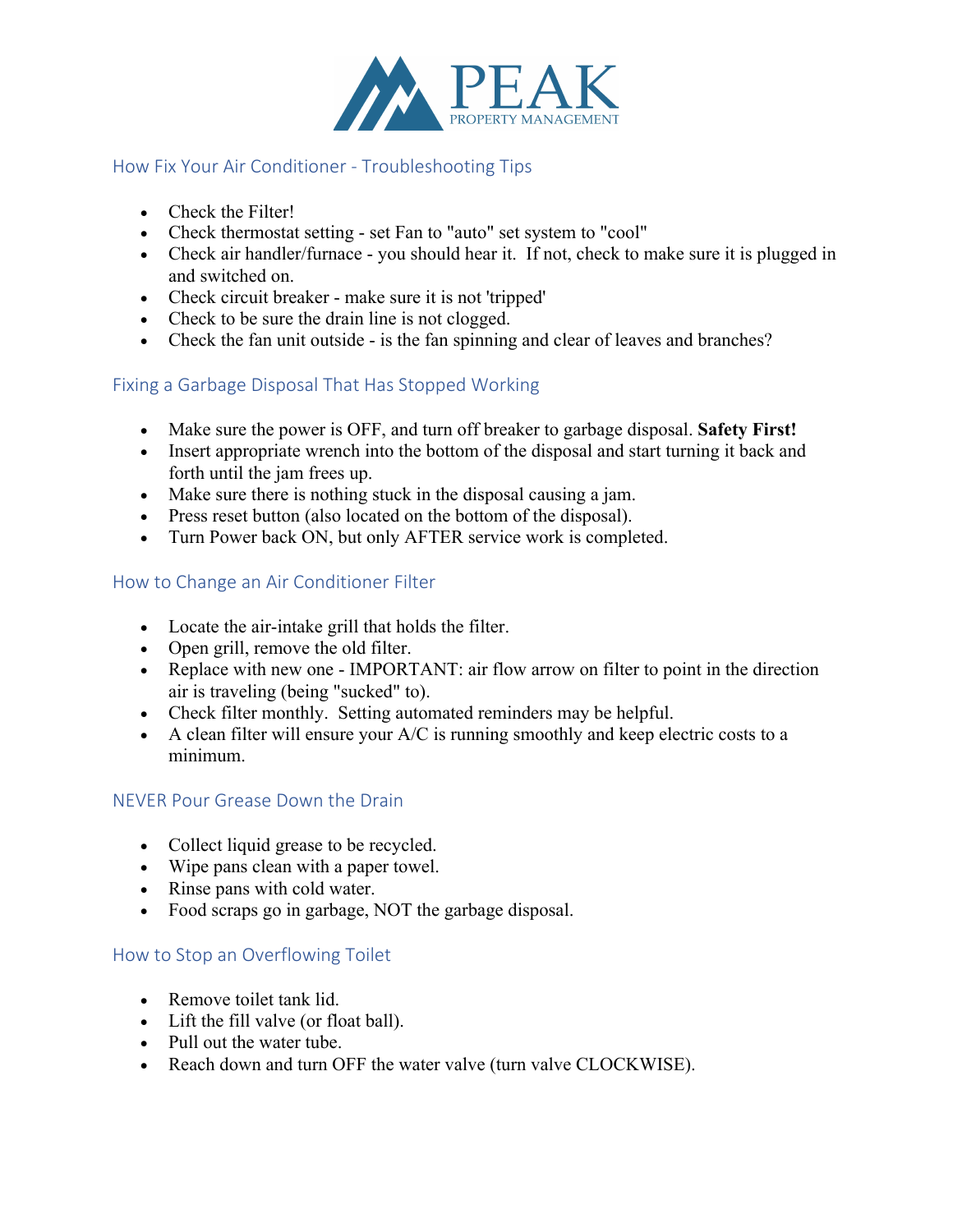

### Circuit Breakers & GFI Outlets - Checking and Resetting

- Some outlets are known as GFIs located near wet areas of your home (i.e. kitchen and bathrooms)
- When power becomes overloaded, they will 'trip' (stop working).
- Press reset button on them to power back on (usually small button in the center of the outlet plate)
- Still not working? Check other GFI outlets in the home and reset. If that does not work, find the breaker panel and check for flipped switches. Flip back to "On" to restore power.

## How to Change the Water Filter in Your Refrigerator

- Slow water flow from your fridge? Try changing the water filter.
- Filter should be changed every 6 months.
- Each fridge will have its own unique filter system you can find details for each in the manual or by searching online.
- Locate the filter, twist to the left to remove, twist right to install.
- Some may have a push button system.
- Reset the filter button to reflect a new filter has been installed.

# Why is your Gas Range "Clicking" and won't start?

- Wet burners are usually why a gas stove top will not light.
- When cleaning, avoid using too much water that will make the burners wet.
- Try to clean using a damp cloth only.
- To dry out, turn oven on to 350 degrees for 30 minutes. Set a timer so that you remember to turn the oven off!

### How to Check Your Toilet for a Silent Leak

- Check for sounds of running water, trickling or hissing sounds.
- Add 25 drops of food coloring to inside of toilet tank.
- Wait 15 minutes...if no dye shows up in toilet bowl, no leak exists.
- If dye appears in bowl, toilet needs repair. Please log a maintenance request through your tenant portal.

## How to Get Your Key Unstuck from a Deadbolt

- First, realign key so it is in a vertical position (12 o'clock).
- Apply light pressure to smaller disc around the key (called a plug).
- Pull and remove the key from the lock.